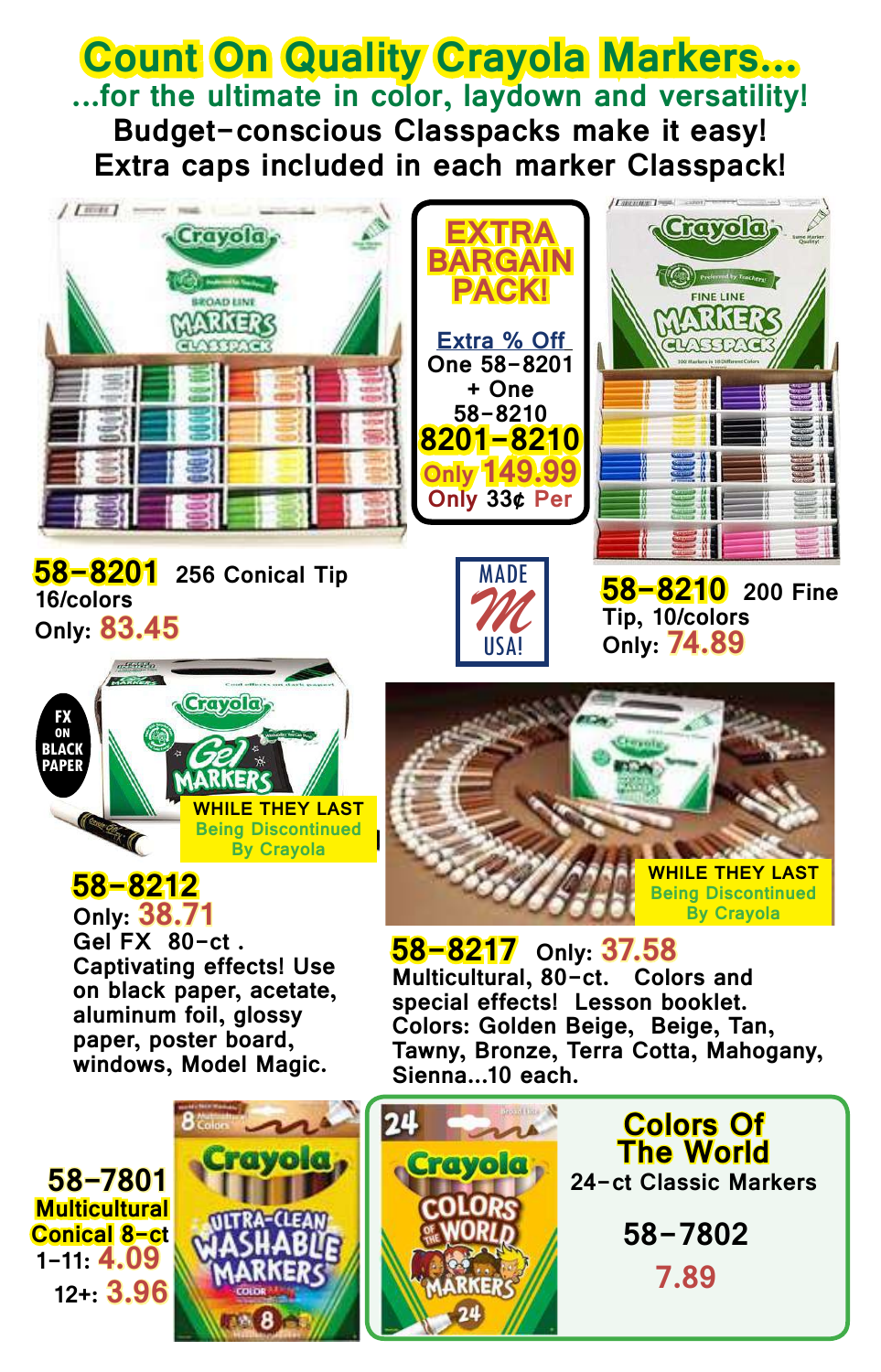



**Crayola**



#### **PAINTBRUSH PENS 54-6205**

**4.44 5 WASHABLE Paint Brush Pens Red, Yellow, Green, Blue, Purple**

## **Crayola Metallic Markers**



**58-8357 4-ct Metallic Outline Markers 7.48**

**58-8352 8-ct Metallic Markers 6.12**



### **Sargent Art Liquid Metal Markers**

**For Dark or Light surfaces Medium Tip, 6 markers, dries fast 22-1506 Only: 3.08 Fine Tip, 6 markers 221507 Only: 3.03**

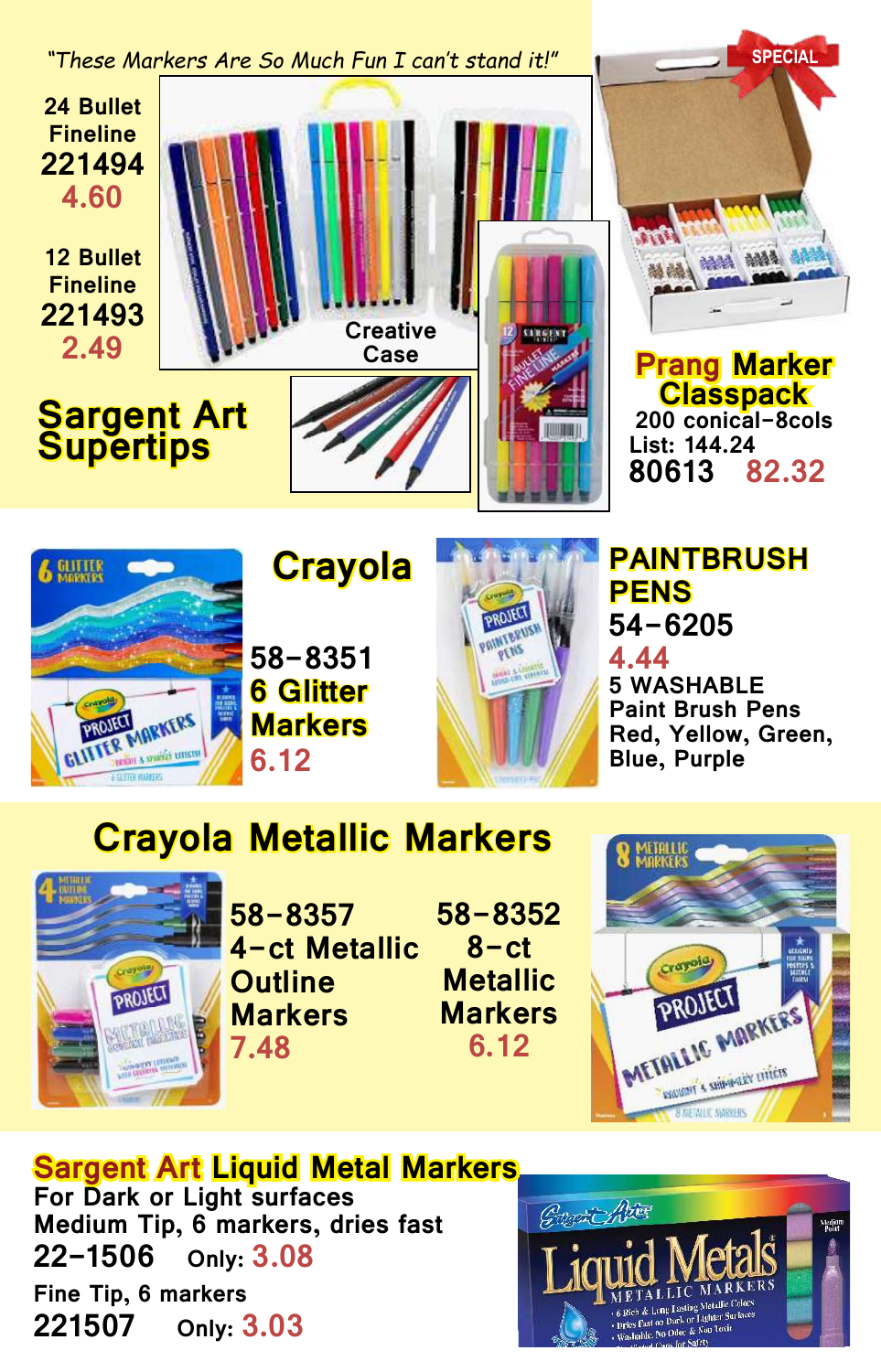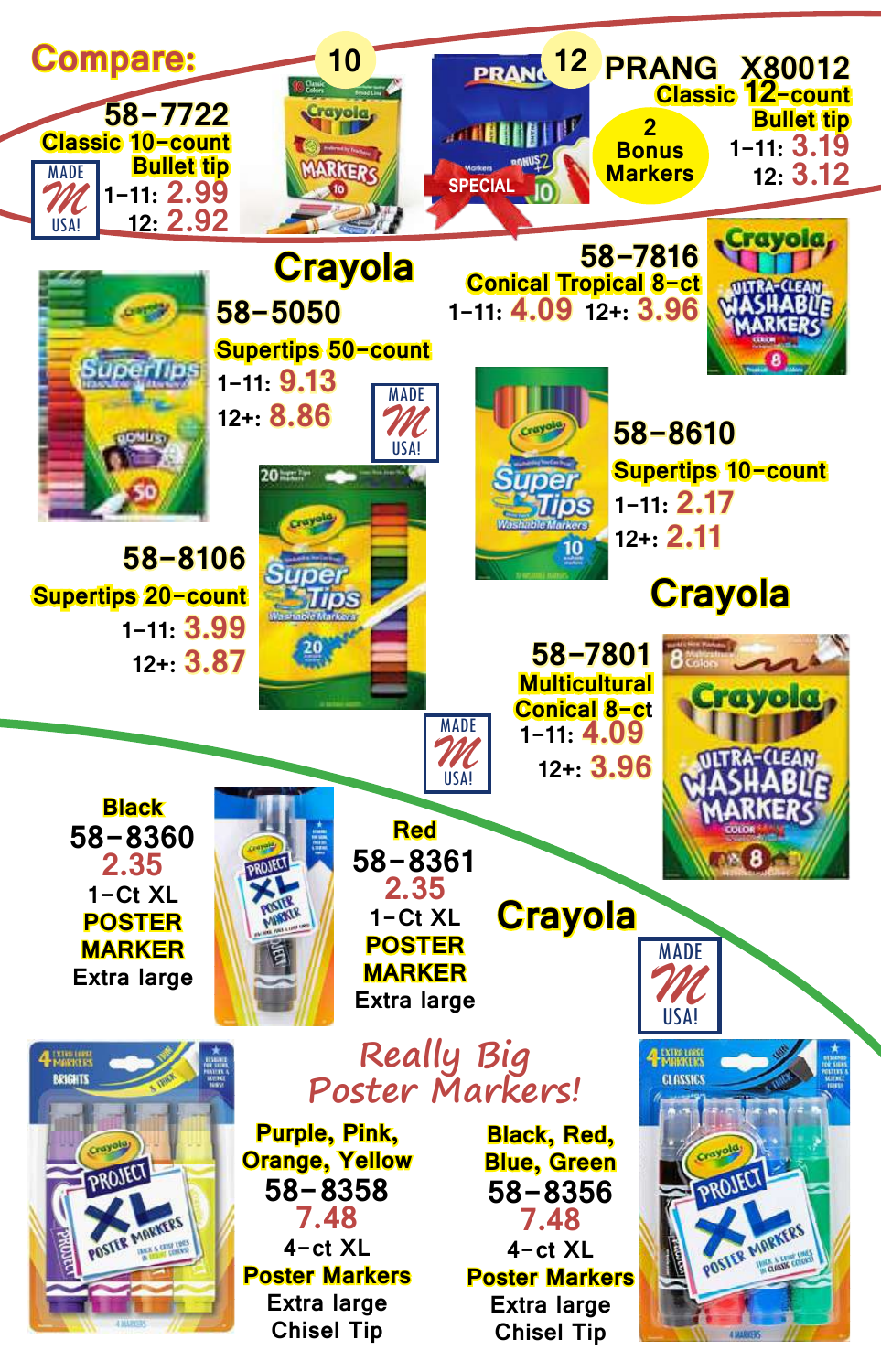